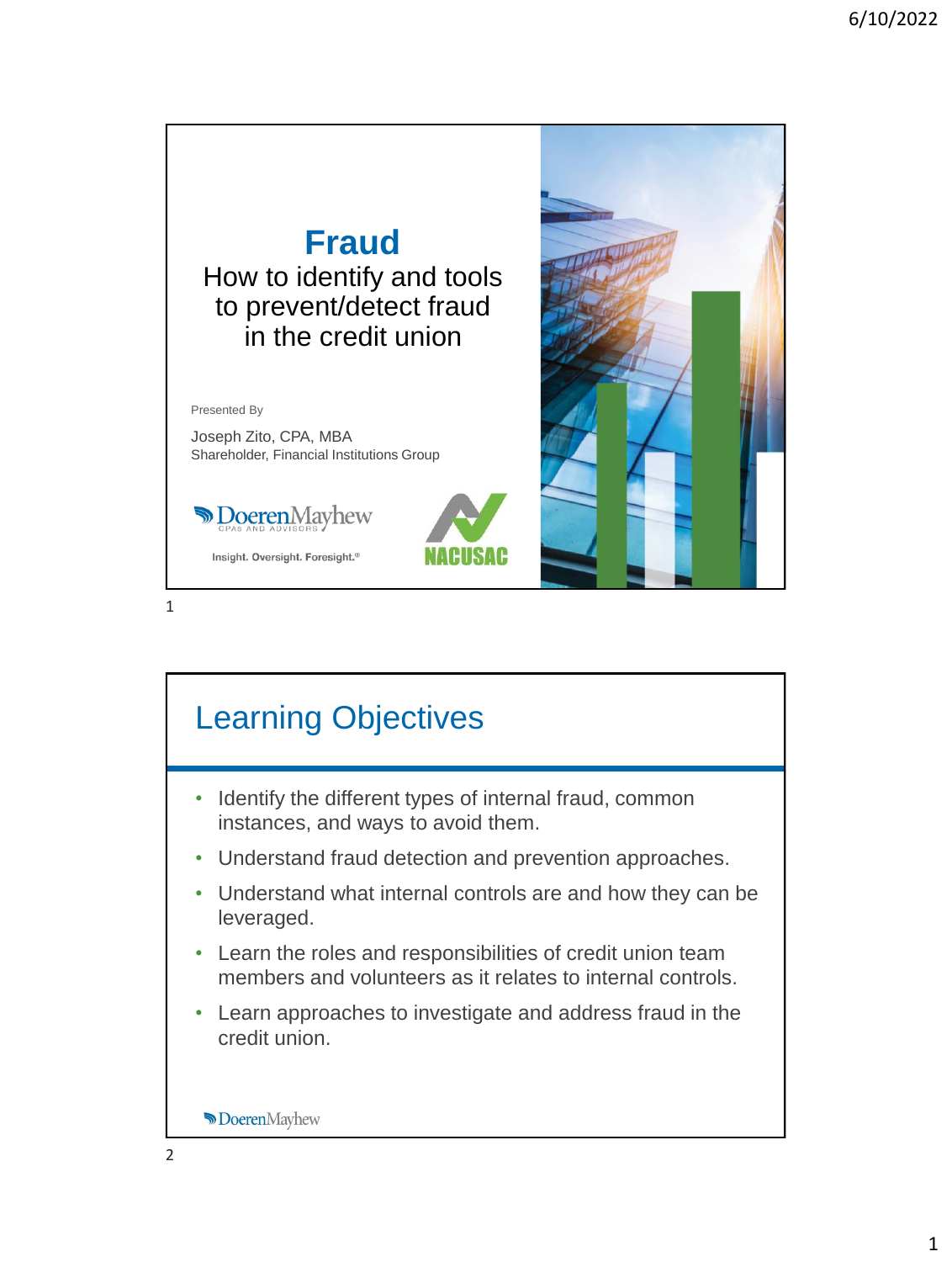| <b>Fraud Detection and Prevention</b> |  |
|---------------------------------------|--|
| <b>DoerenMayhew</b>                   |  |
| 3                                     |  |

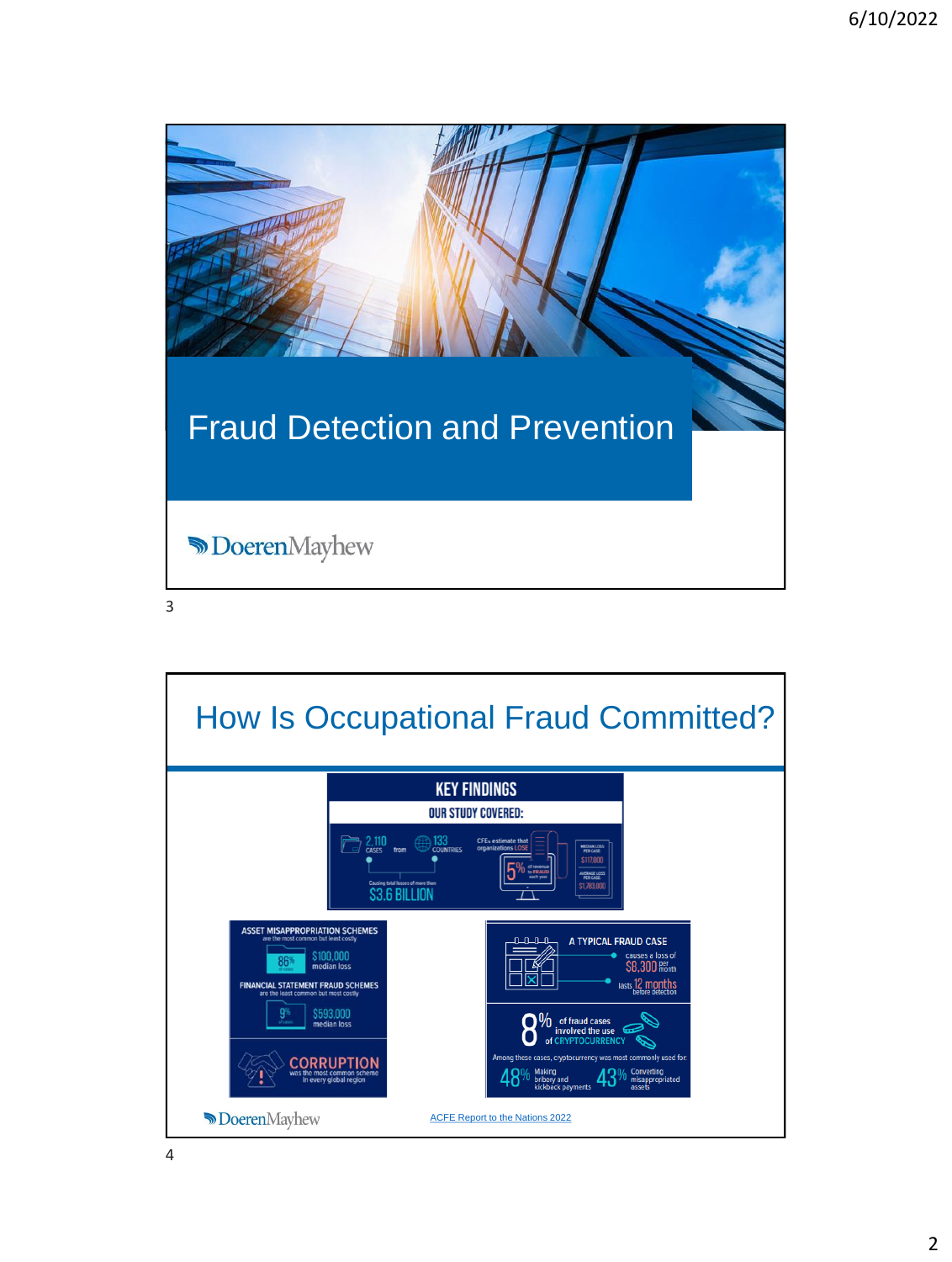

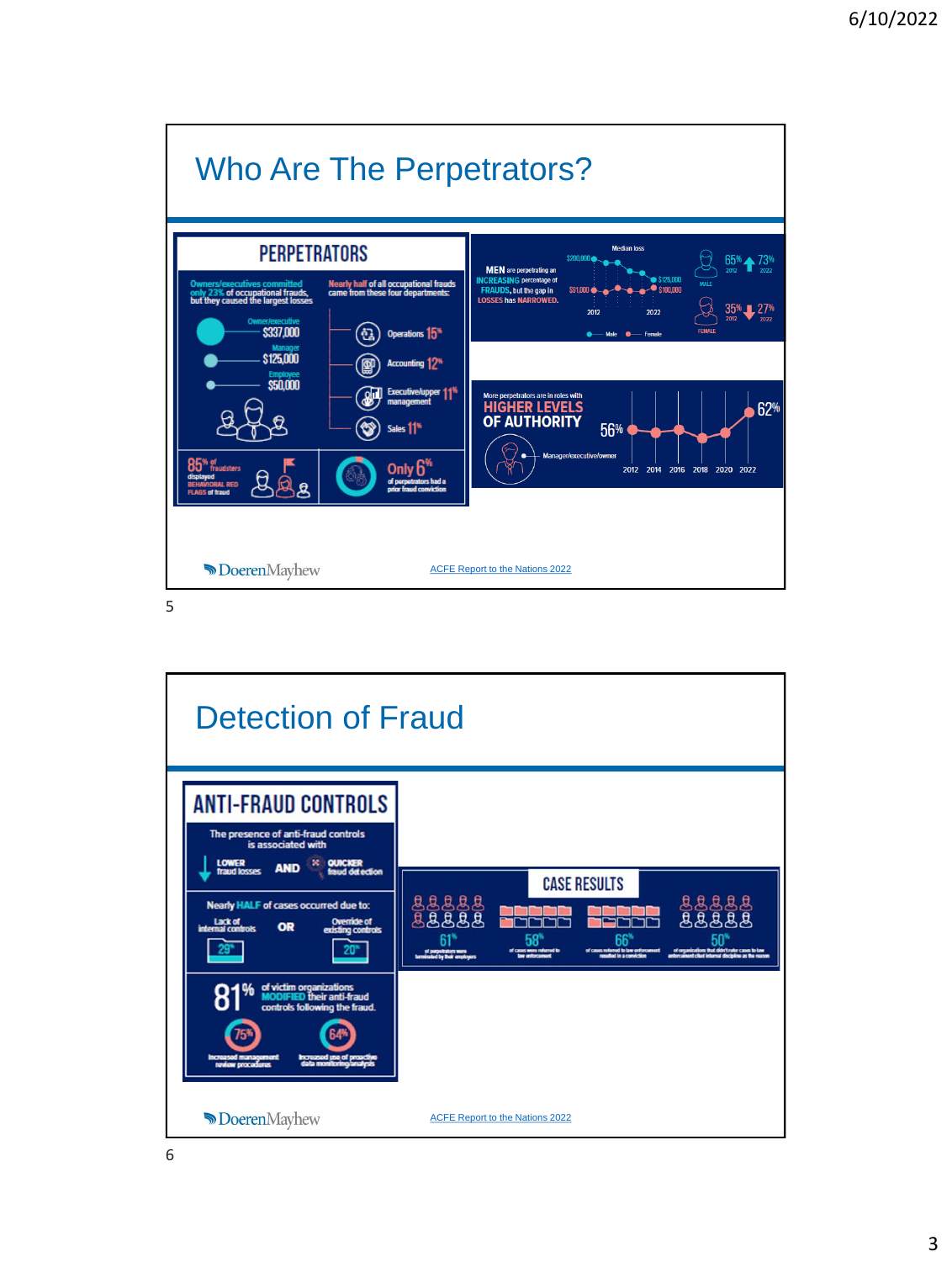

# Fraud Red Flags: Conditions Conducive to Fraud

- Weakness in the system of internal control (segregation of duties and management overrides)
- Independent and domineering individuals ("nerves of steel")
- Weakness in management abilities of senior officers
- Poor maintenance of records in file storage areas
- Lack of effective internal audit
- Limited or no review of employee accounts
- Lack of Board involvement or weak Audit Committee
- Poor staff morale or high turnover
- Incomplete or missing documentation

**Doeren**Mayhew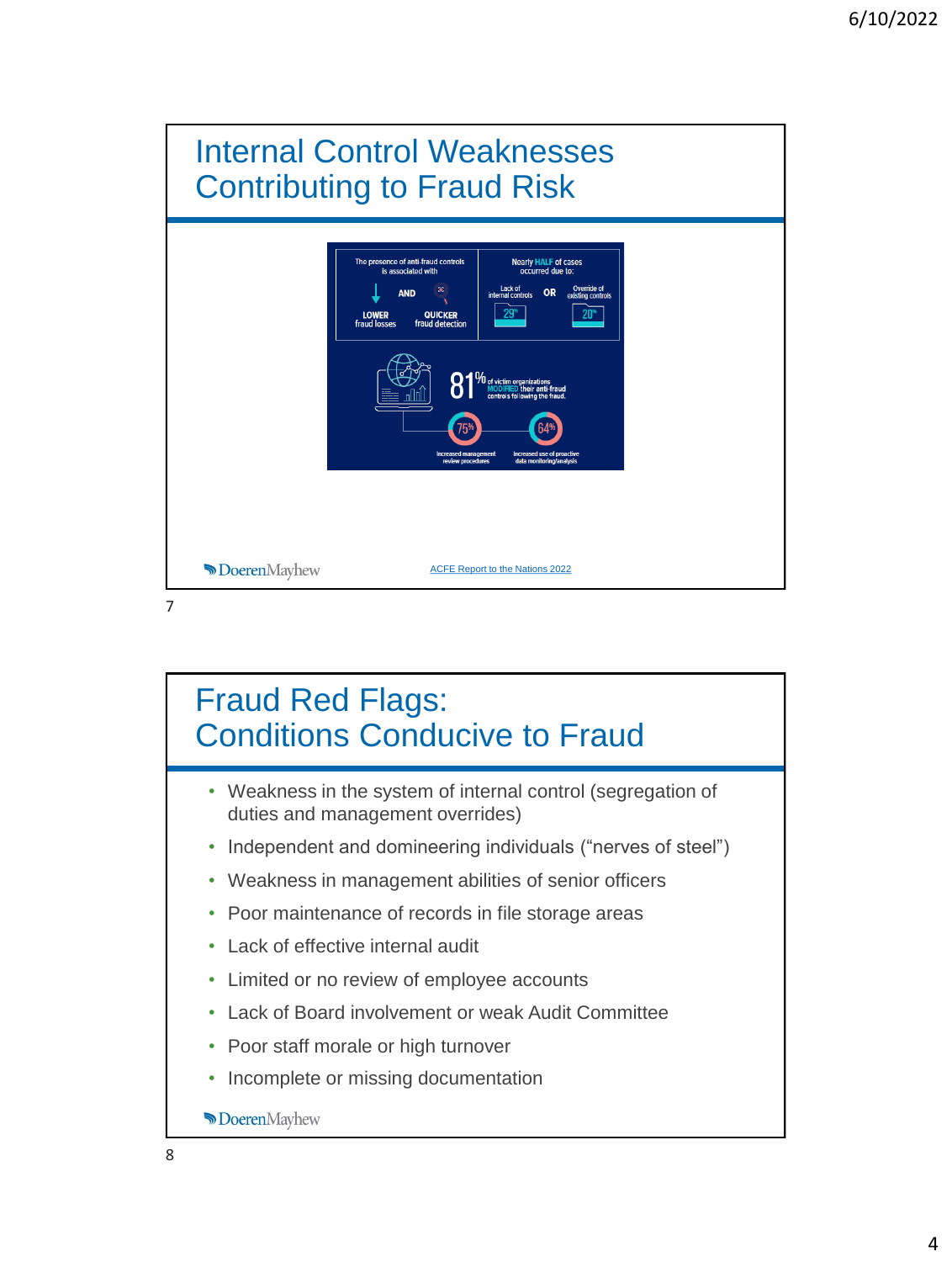

- Unusual relationship between borrower and respective loan officer
- High levels of personal indebtedness by employee
- Accounts which do not balance, such as "suspense", "official checks", "cash items" or "clearings"
- Accounts which are force balanced and which have high volume of activity
- Decisions made by one dominant individual
- Out-of-area lending
- Frequent deviation from policies, procedures or common practices - lots of exceptions

**Doeren**Mayhew

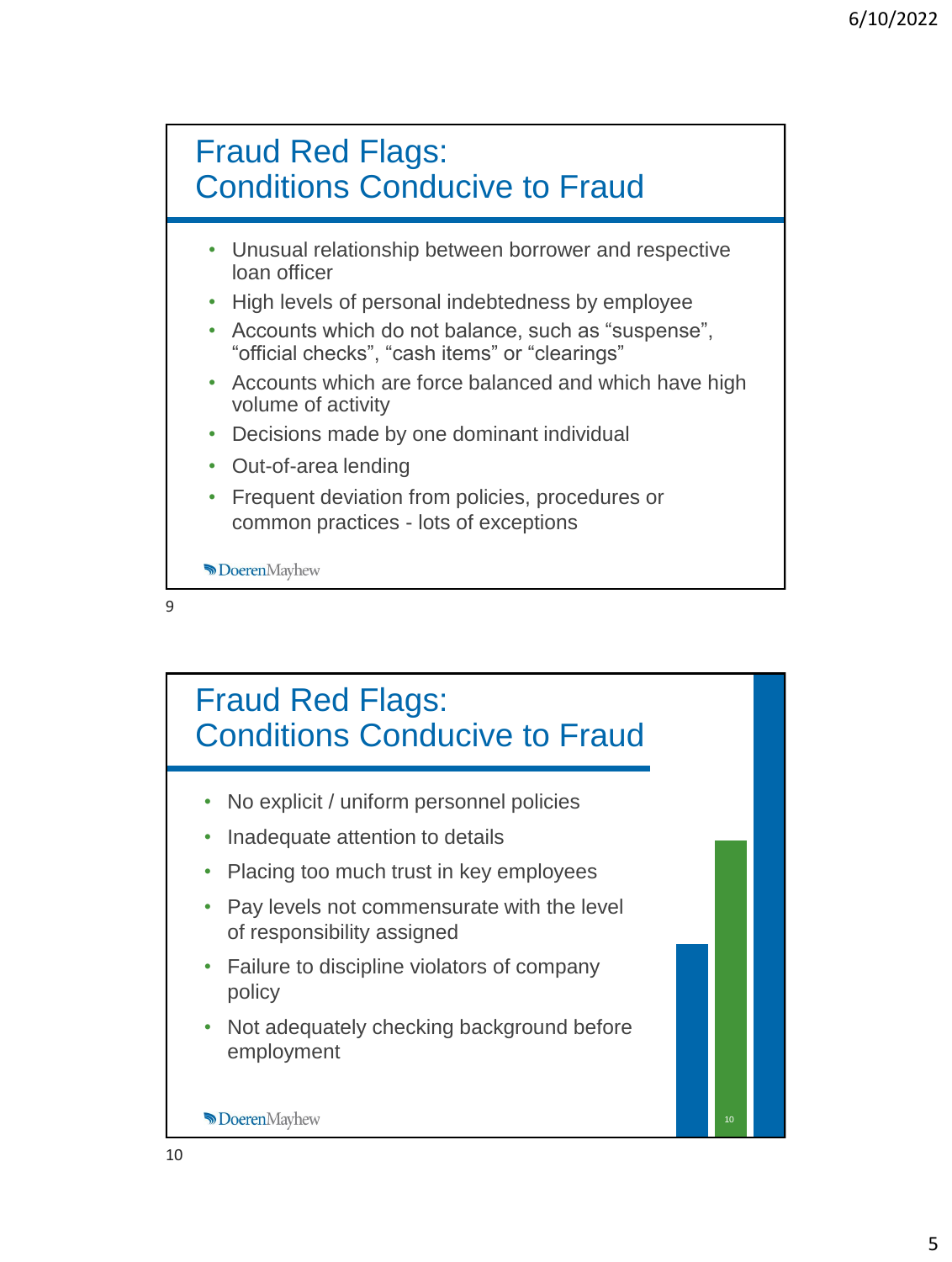

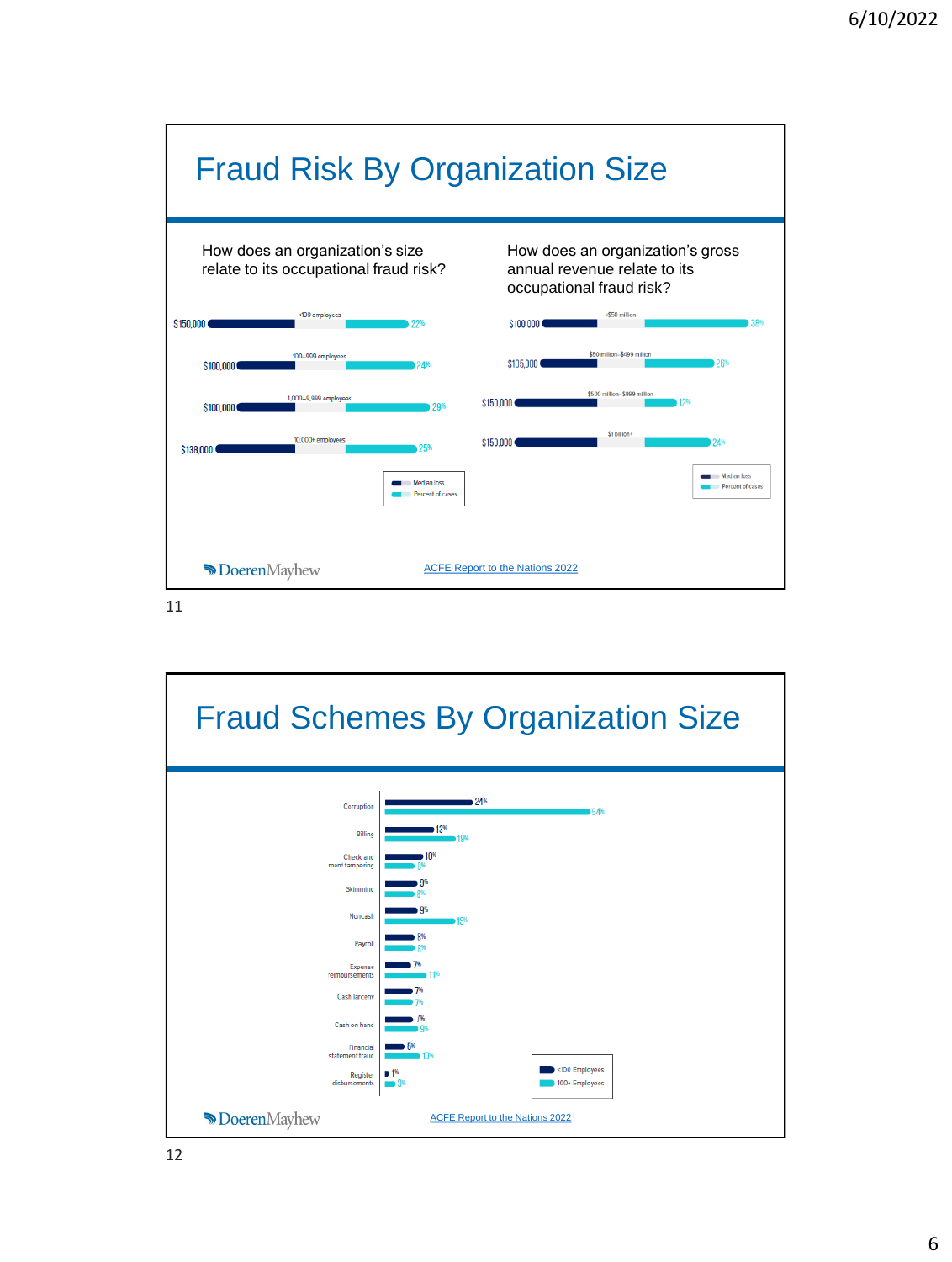

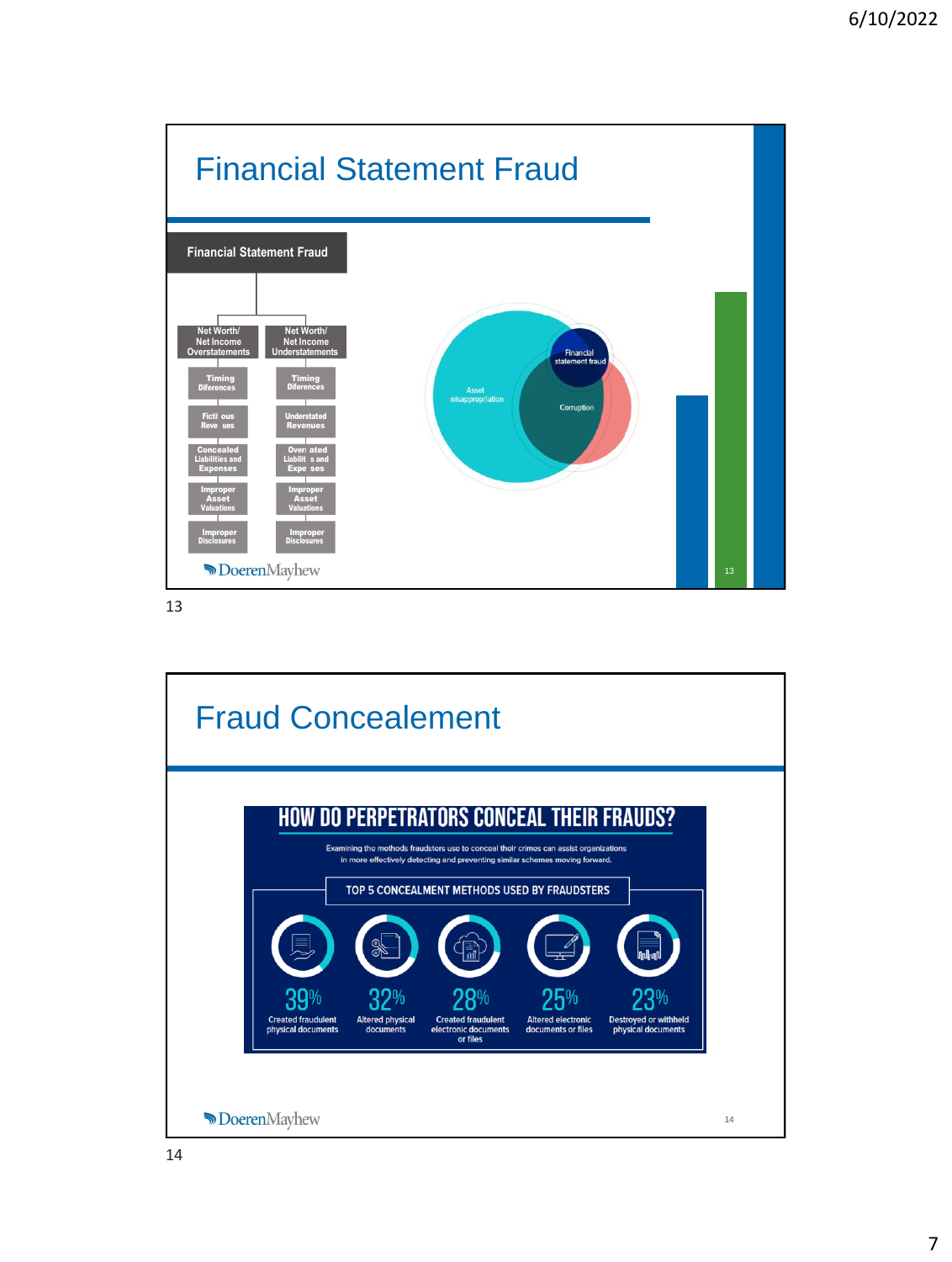| <b>How Is Fraud Detected?</b> |                                                       |     |                                         |                 |  |  |  |
|-------------------------------|-------------------------------------------------------|-----|-----------------------------------------|-----------------|--|--|--|
|                               | FIG. 10 HOW IS OCCUPATIONAL FRAUD INITIALLY DETECTED? |     | FIG. 11 WHO REPORTS OCCUPATIONAL FRAUD? |                 |  |  |  |
|                               | Tip                                                   | 42% | Employee                                | 55%             |  |  |  |
|                               | <b>Internal audit</b>                                 | 16% | Customer                                | 18%             |  |  |  |
|                               | Management review                                     | 12% | Anonymous                               | 16%             |  |  |  |
|                               | <b>Document</b> examination                           | 6%  | Vendor                                  | 10%             |  |  |  |
|                               | By accident                                           | 5%  | Other                                   | 5%              |  |  |  |
|                               | <b>Account reconciliation</b>                         | 5%  | Shareholder/owner                       | 3 <sup>th</sup> |  |  |  |
|                               | Automated transaction/data monitoring                 | 4%  | Competitor                              | 3 <sup>th</sup> |  |  |  |
|                               | <b>External audit</b>                                 | 4%  |                                         |                 |  |  |  |
|                               | Surveillance/monitoring                               | 3%  |                                         |                 |  |  |  |
|                               | Notification by law enforcement                       | 2%  |                                         |                 |  |  |  |
|                               | Confession                                            | 1%  |                                         |                 |  |  |  |
|                               | Other                                                 | 1%  |                                         |                 |  |  |  |
| <b>Doeren</b> Mayhew          |                                                       |     | ACFE Report to the Nations 2022         |                 |  |  |  |

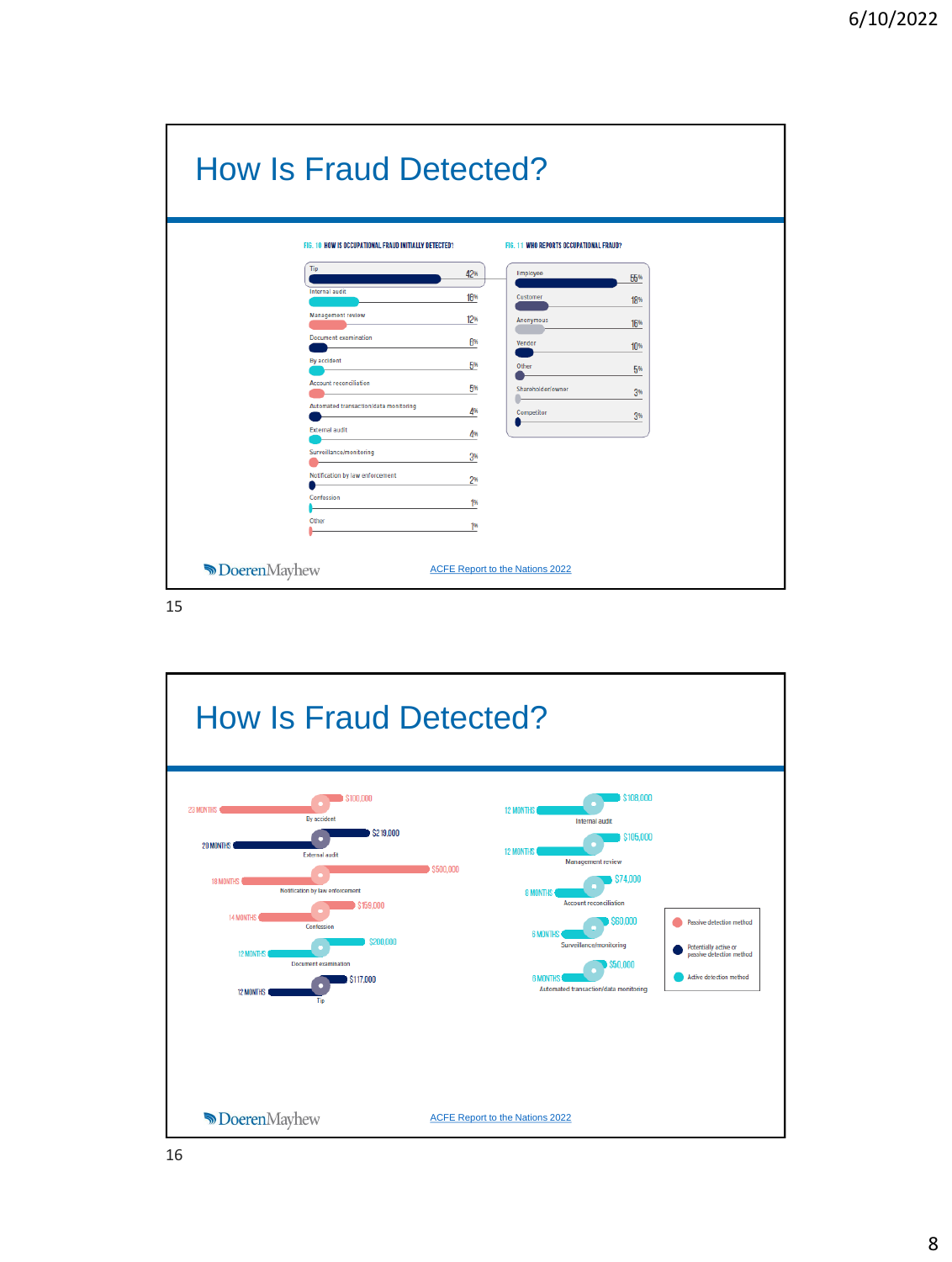

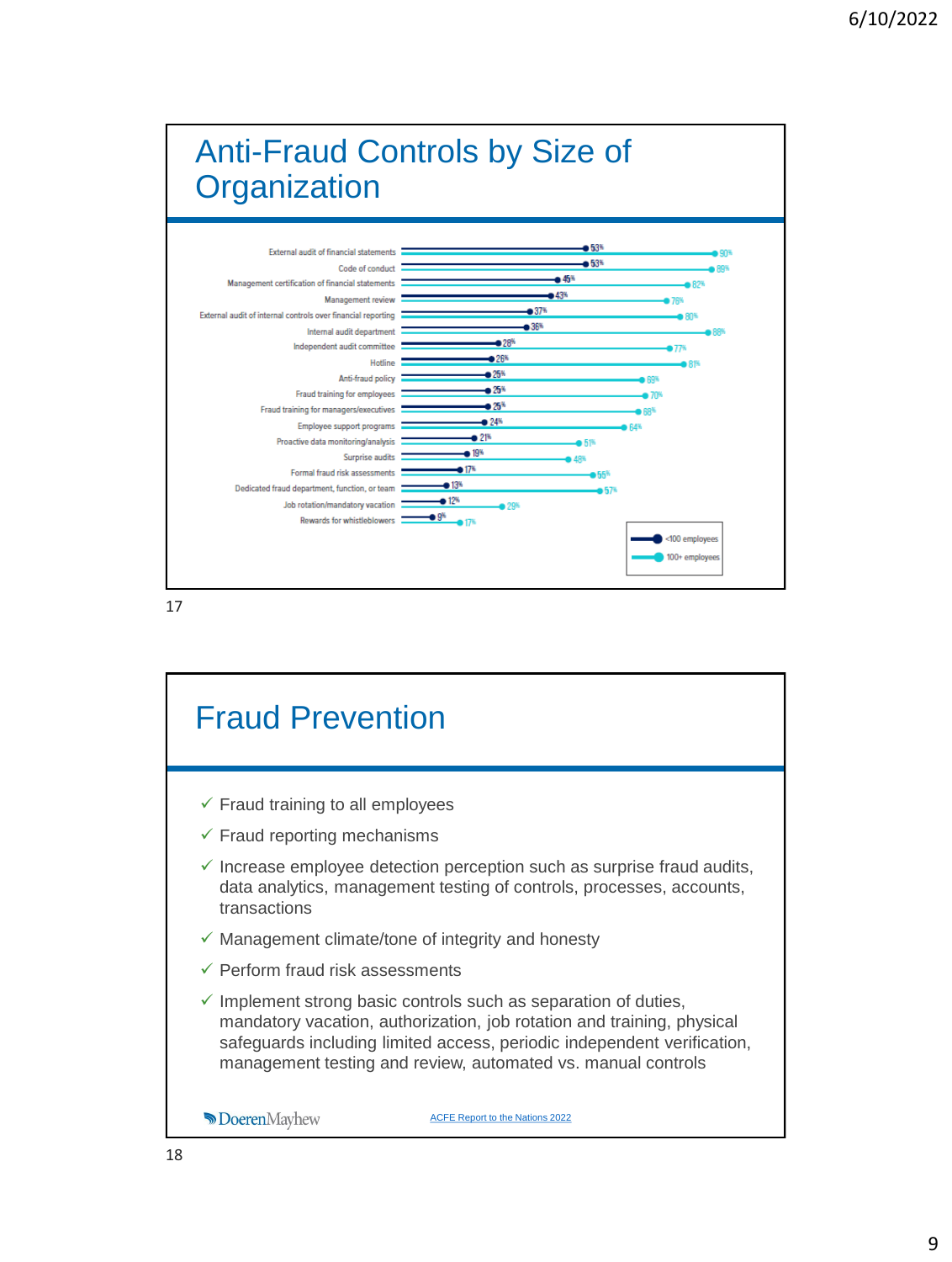

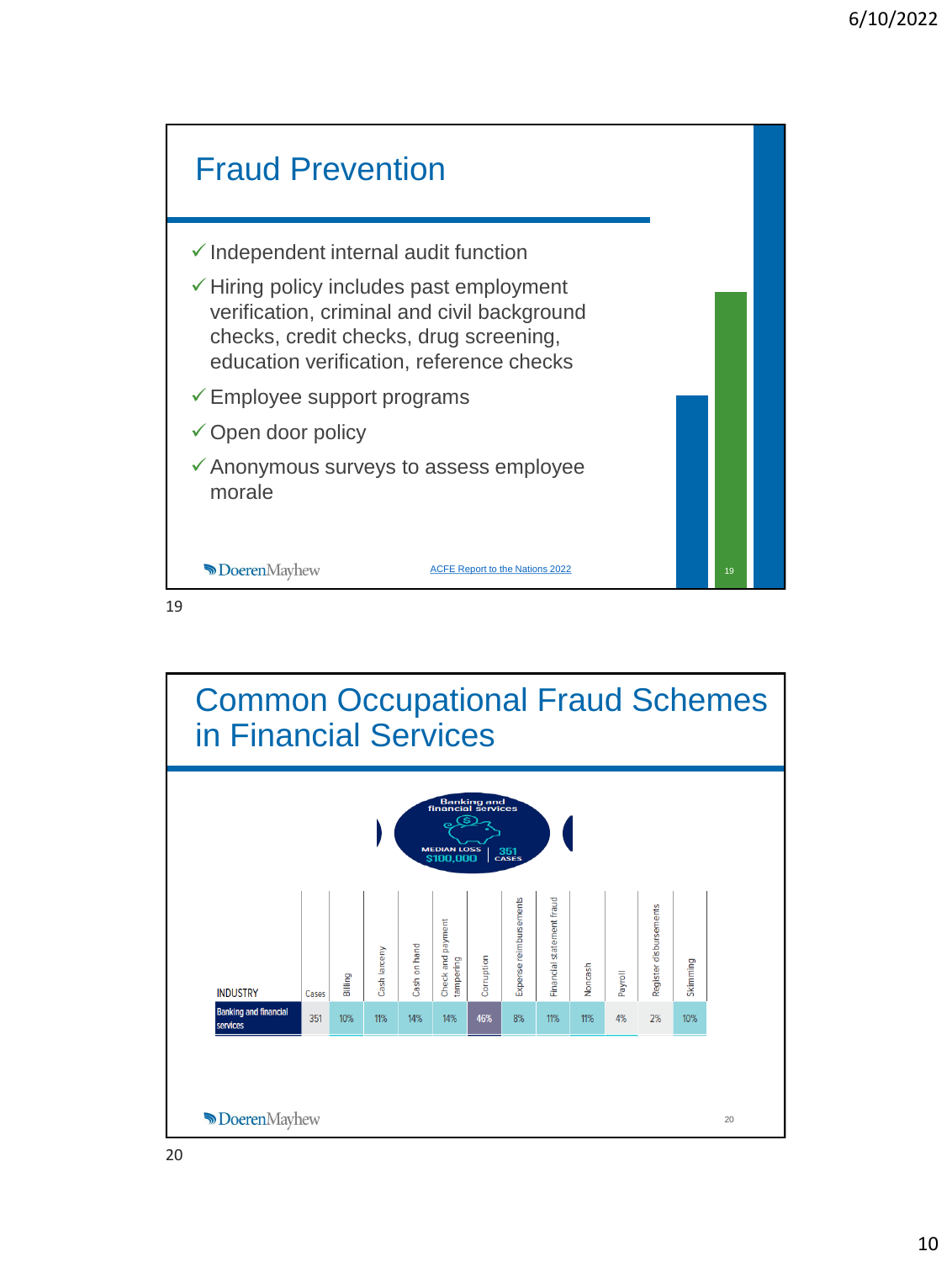

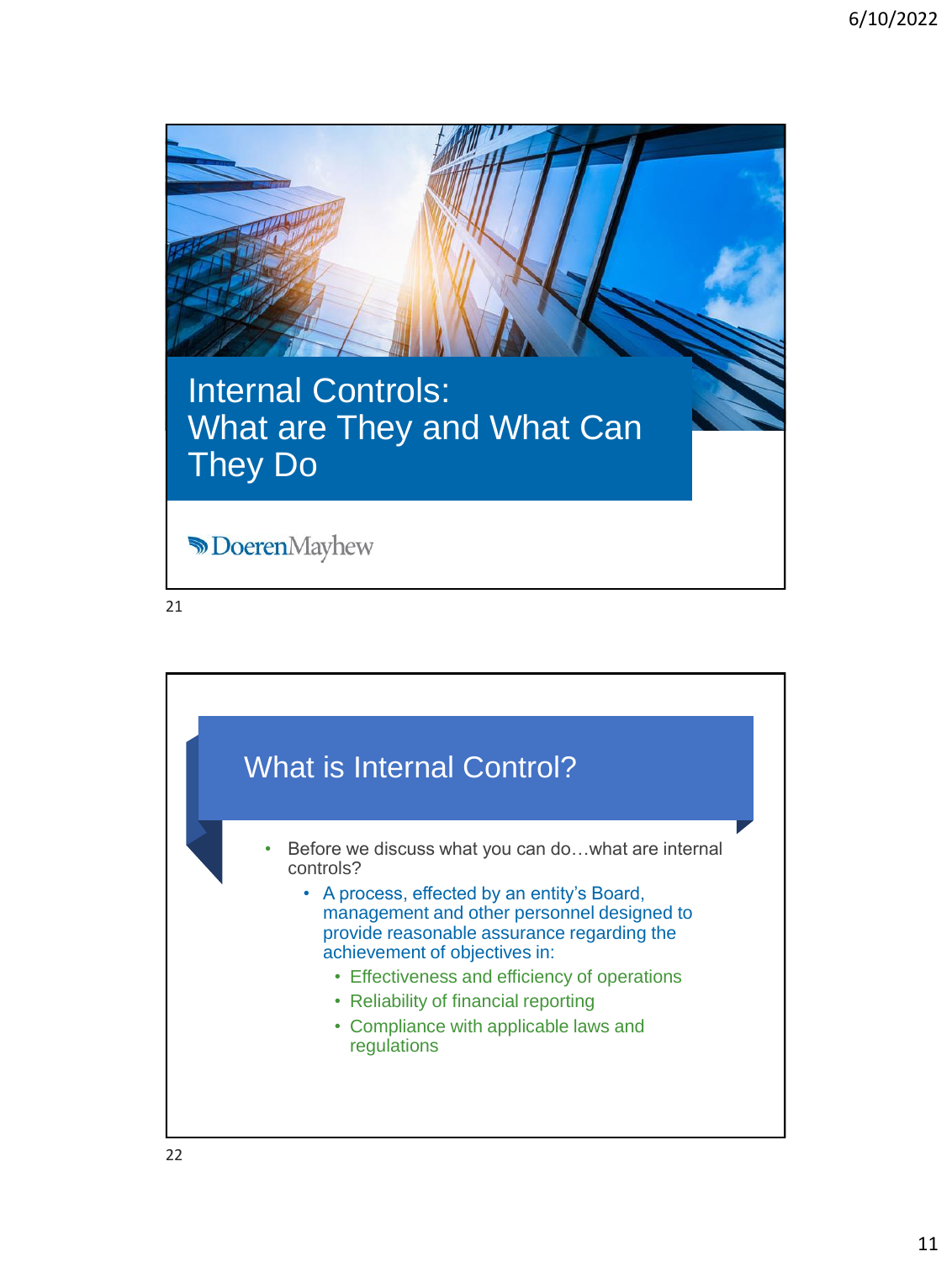

What Internal Control Can Do • Internal control can help a credit union: • Achieve performance and profitability targets • Prevent loss of resources • Ensure reliable financial reporting • Ensure compliance with laws and regulations 24 **Doeren**Mayhew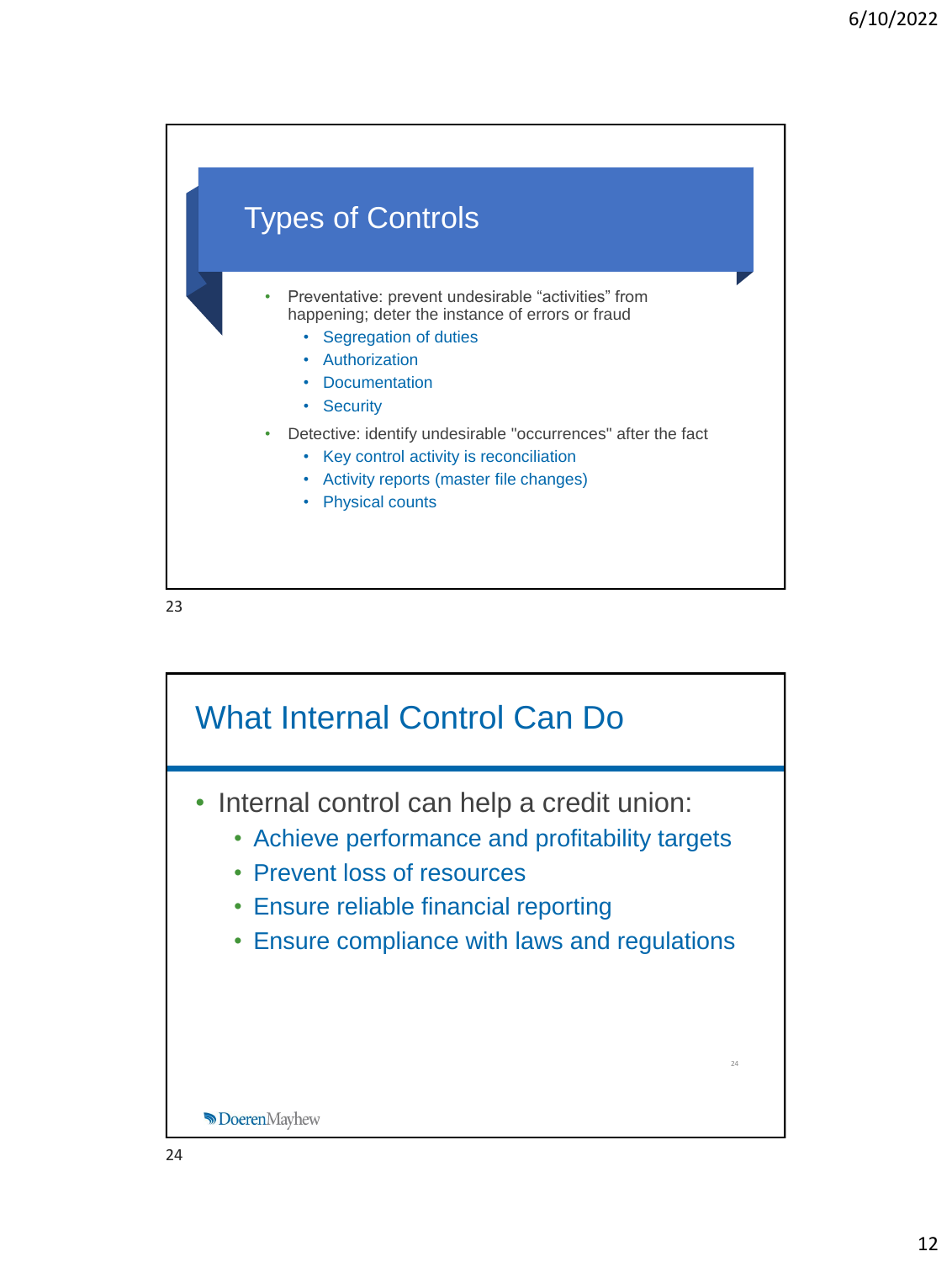

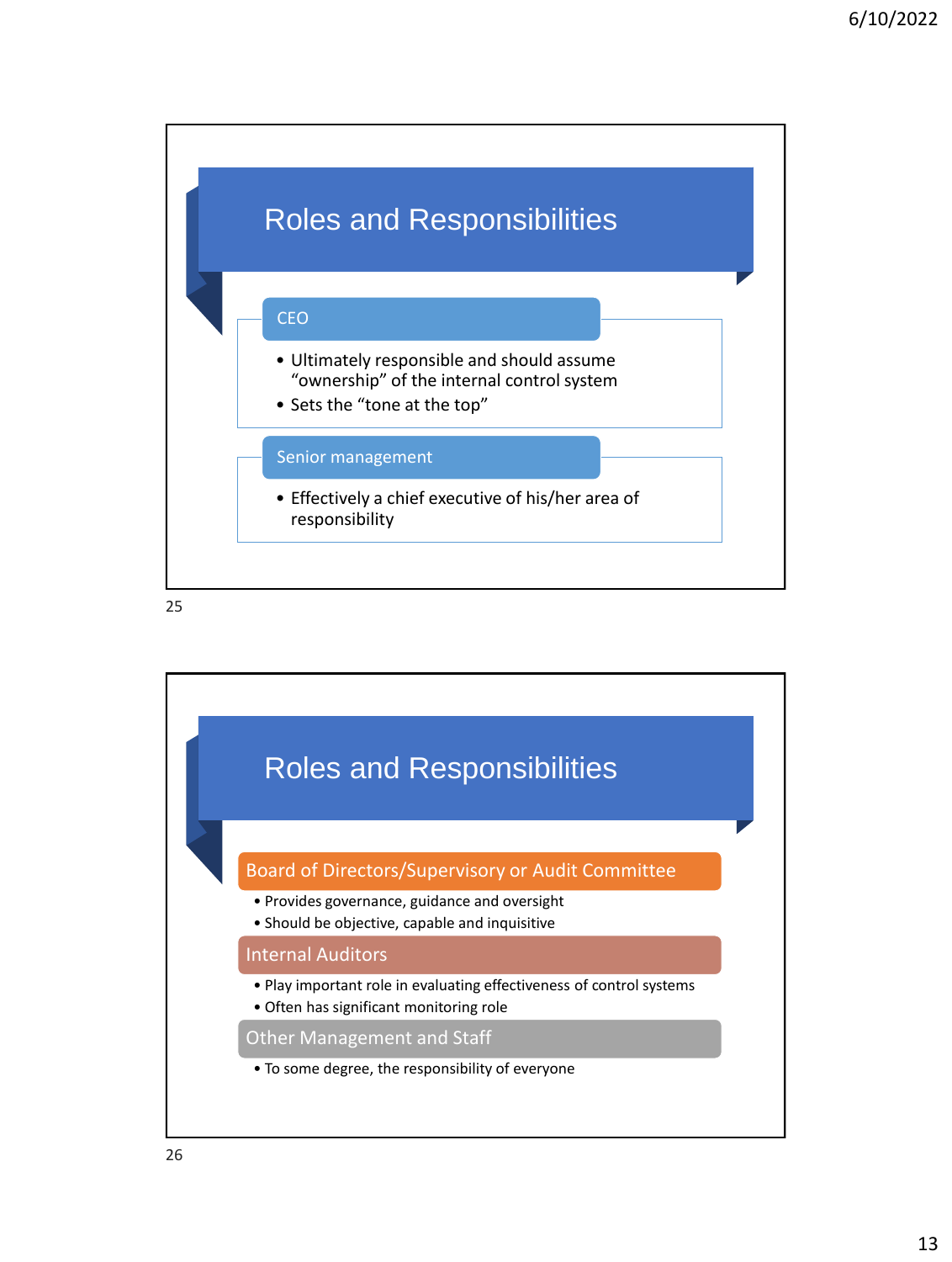

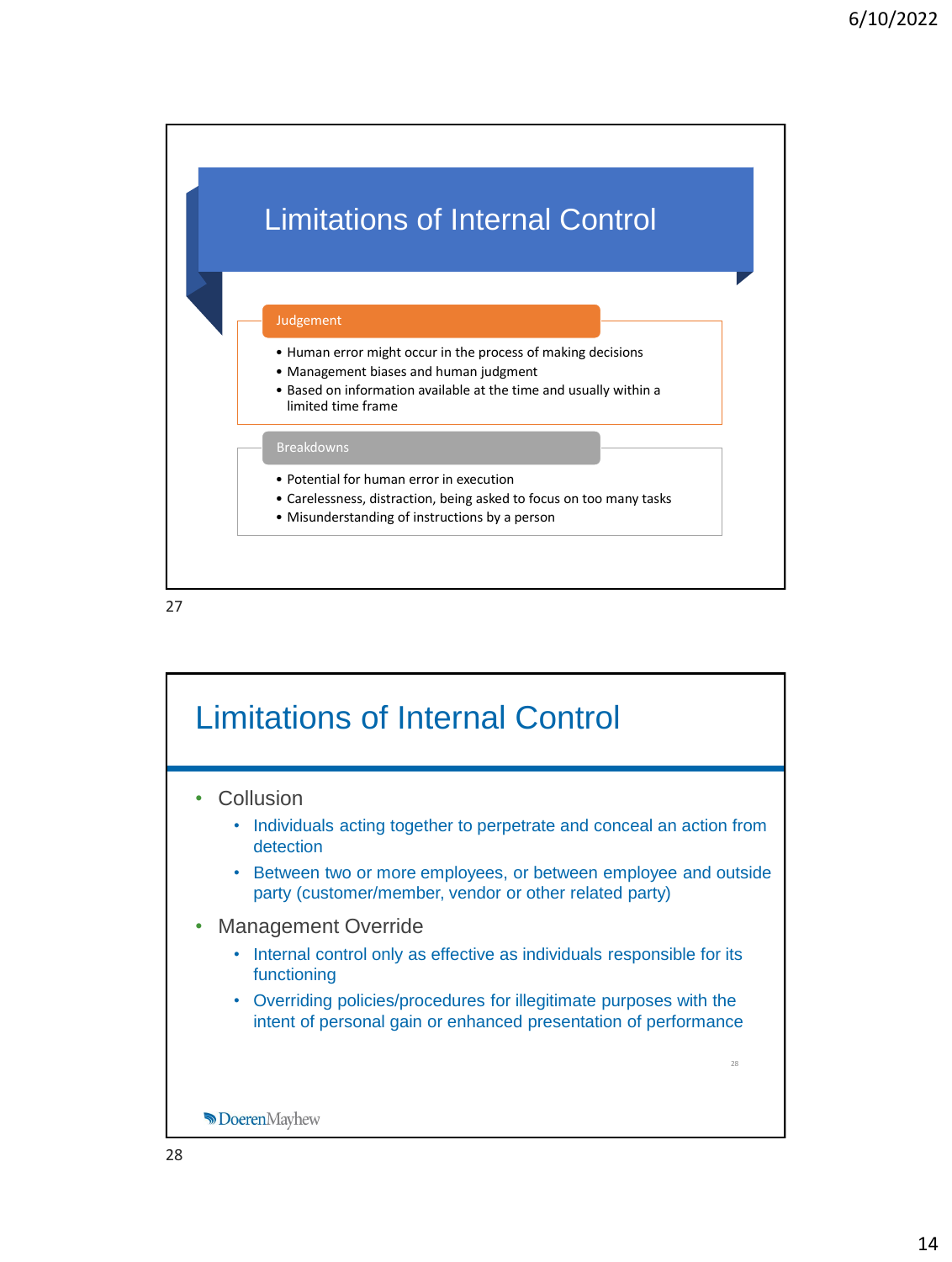| <b>Types of Internal Fraud</b> |  |
|--------------------------------|--|
| <b>DoerenMayhew</b>            |  |
| 29                             |  |

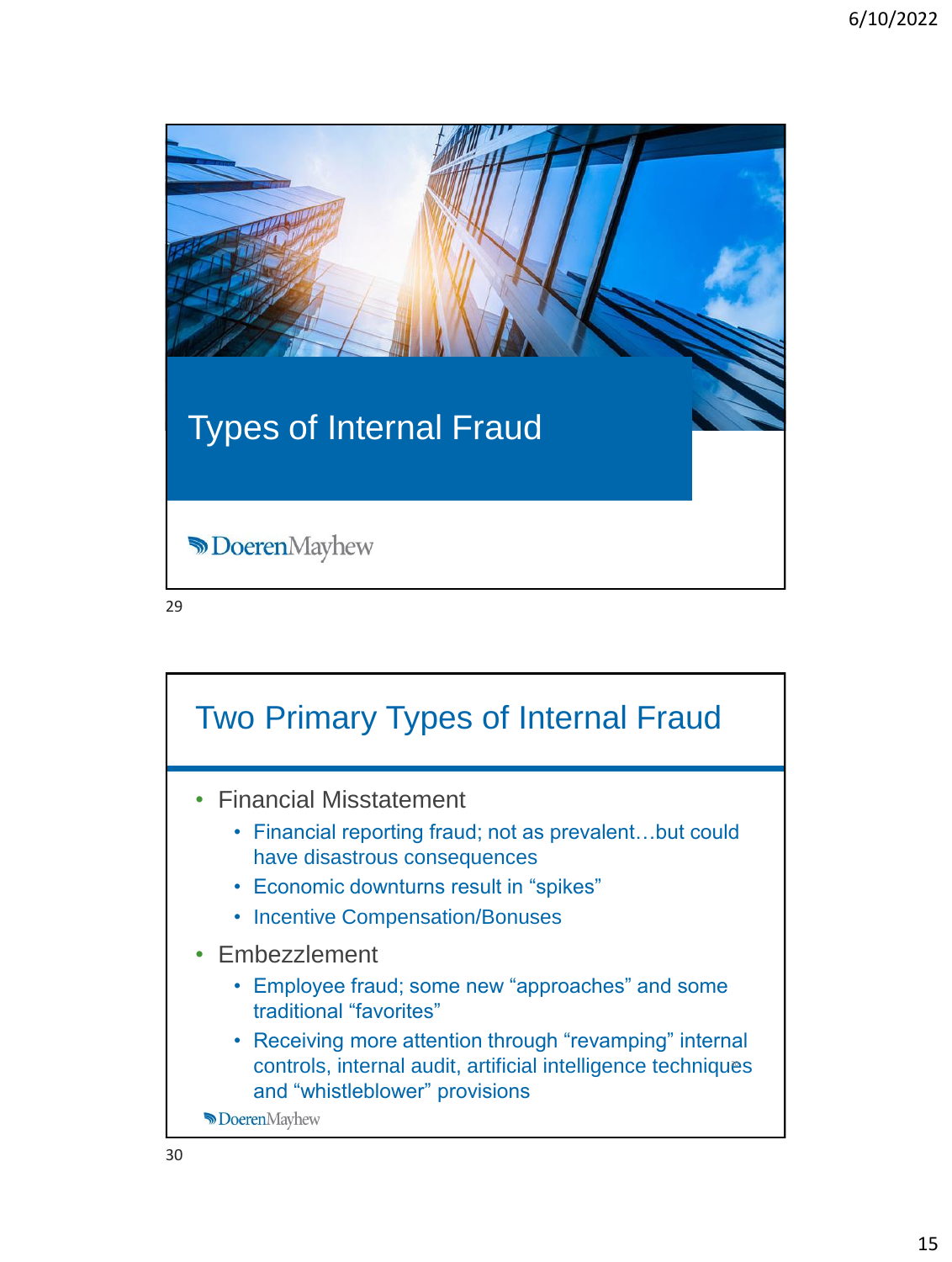

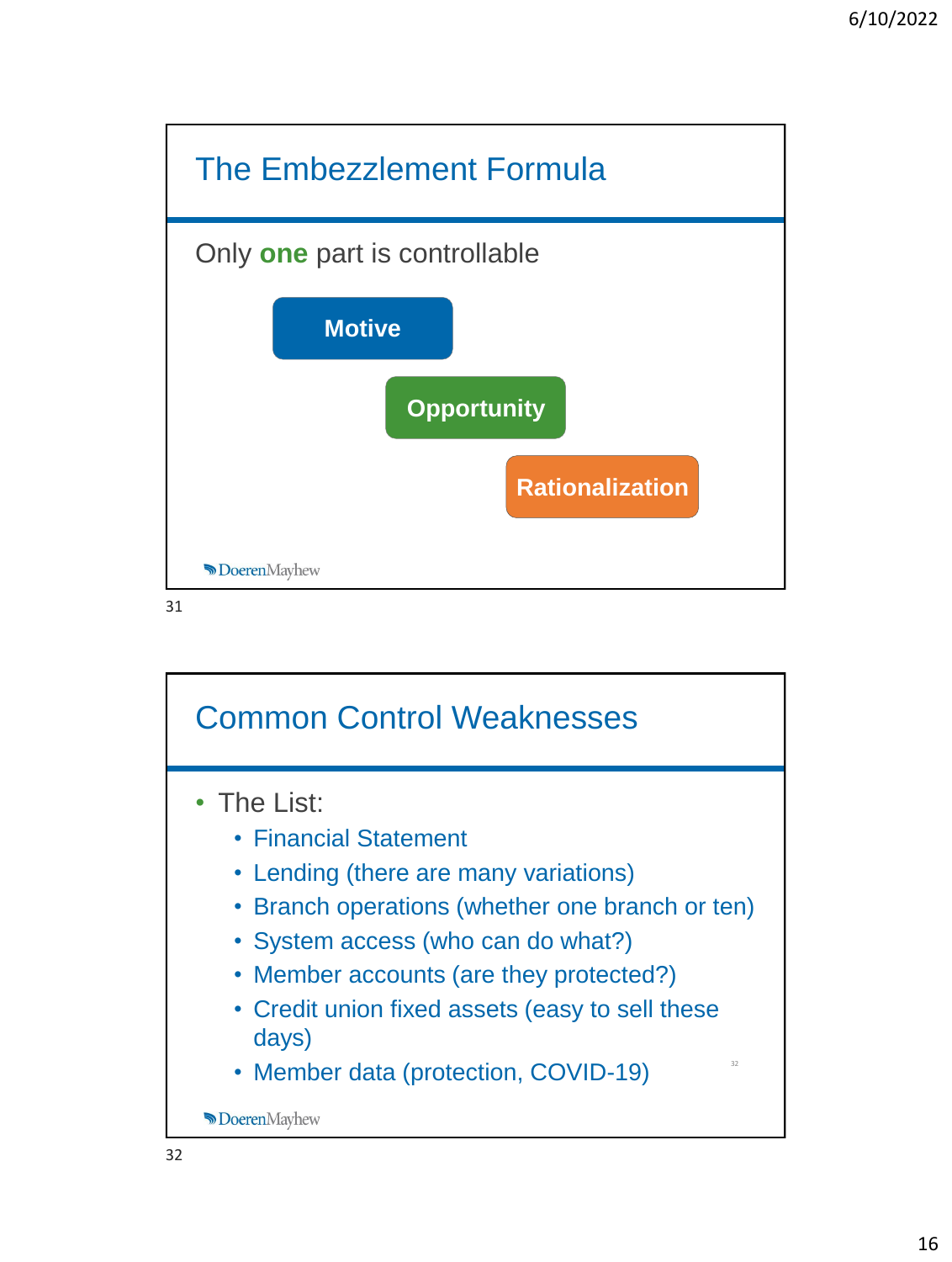

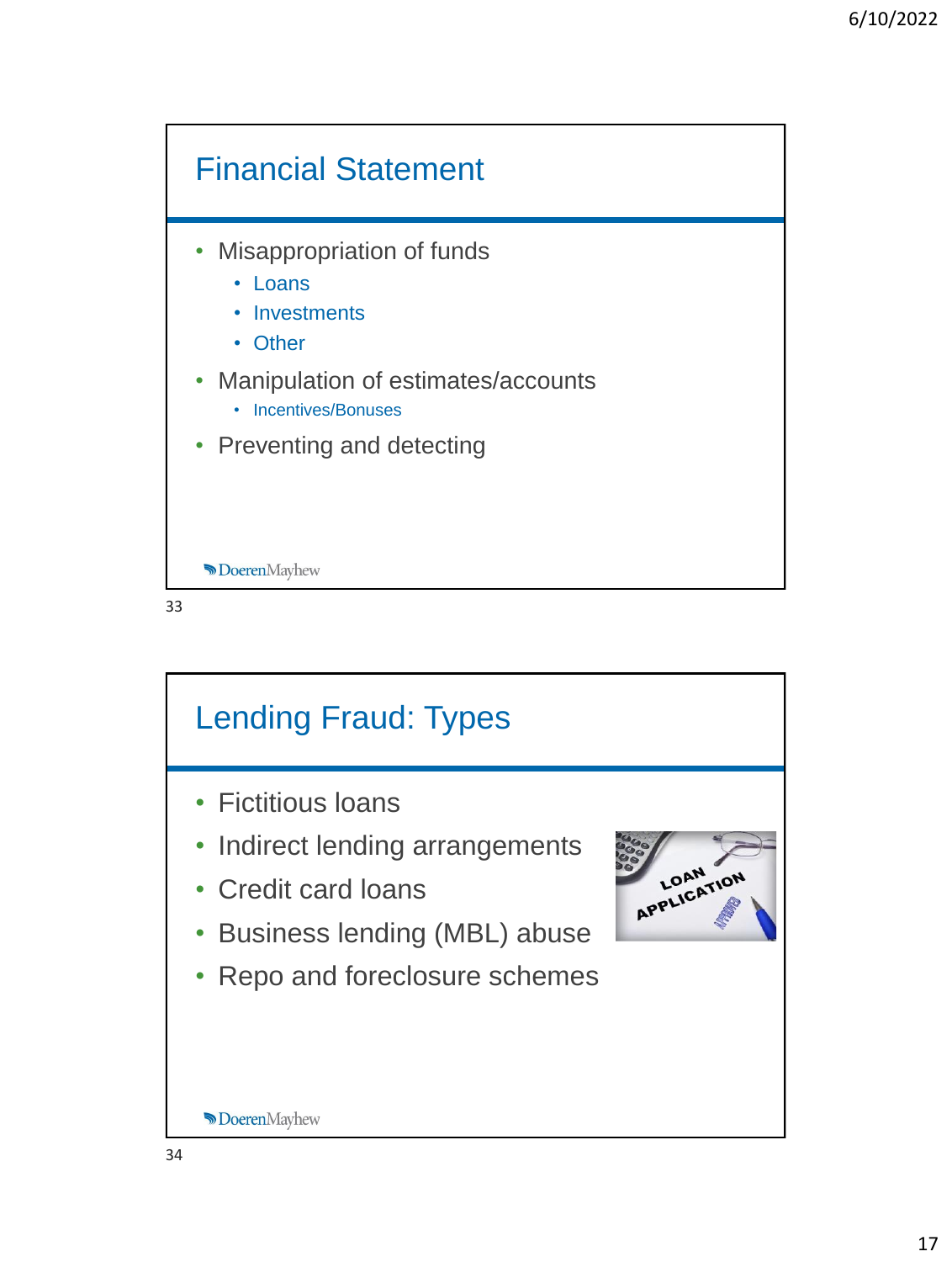

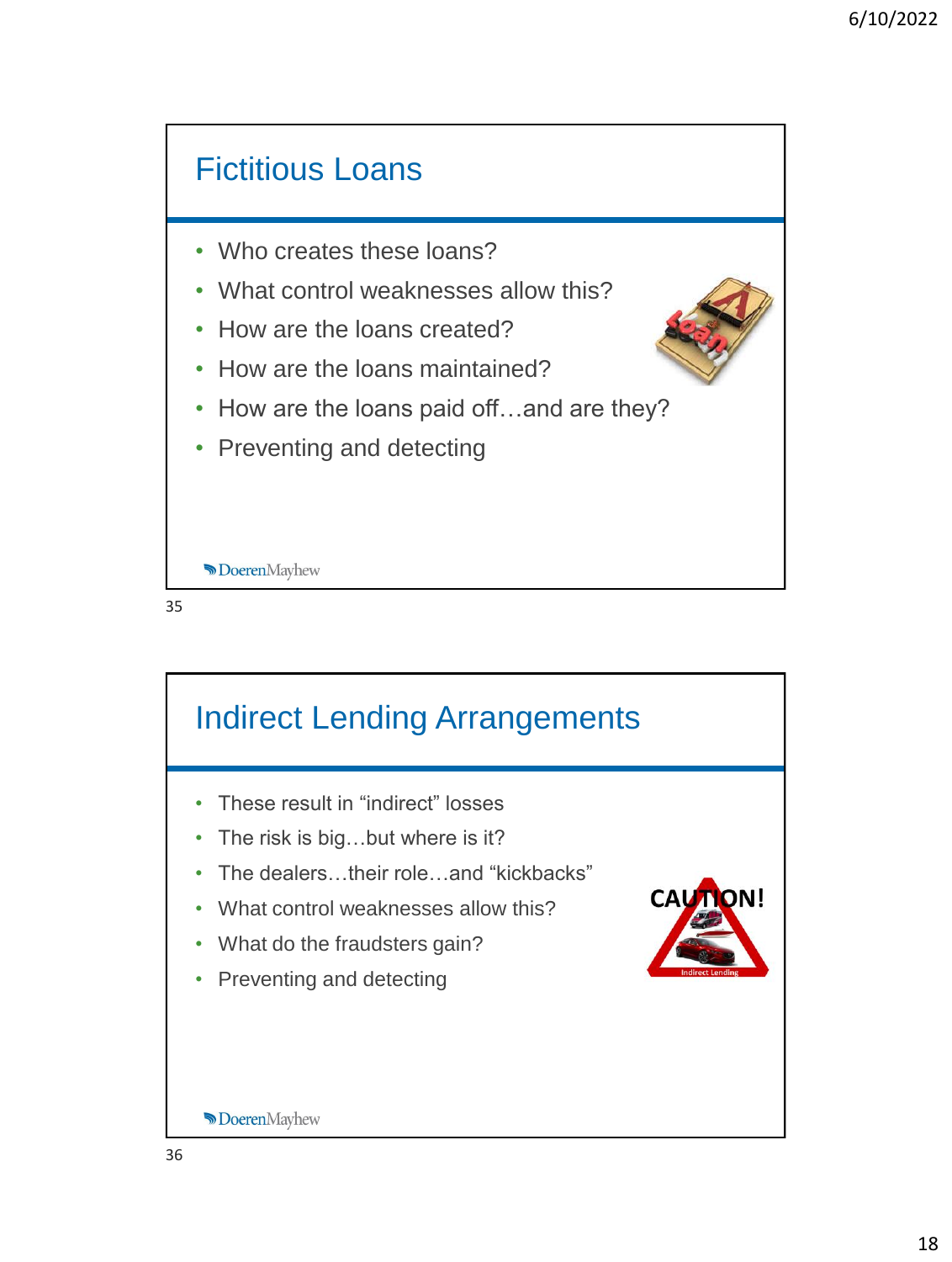

- Often an "island" by themselves
- Tough area to control requiring special expertise
- Often serviced by third parties (separate system)
- What control weaknesses allow for abuse?
- What do the fraudsters gain?
- Preventing and detecting



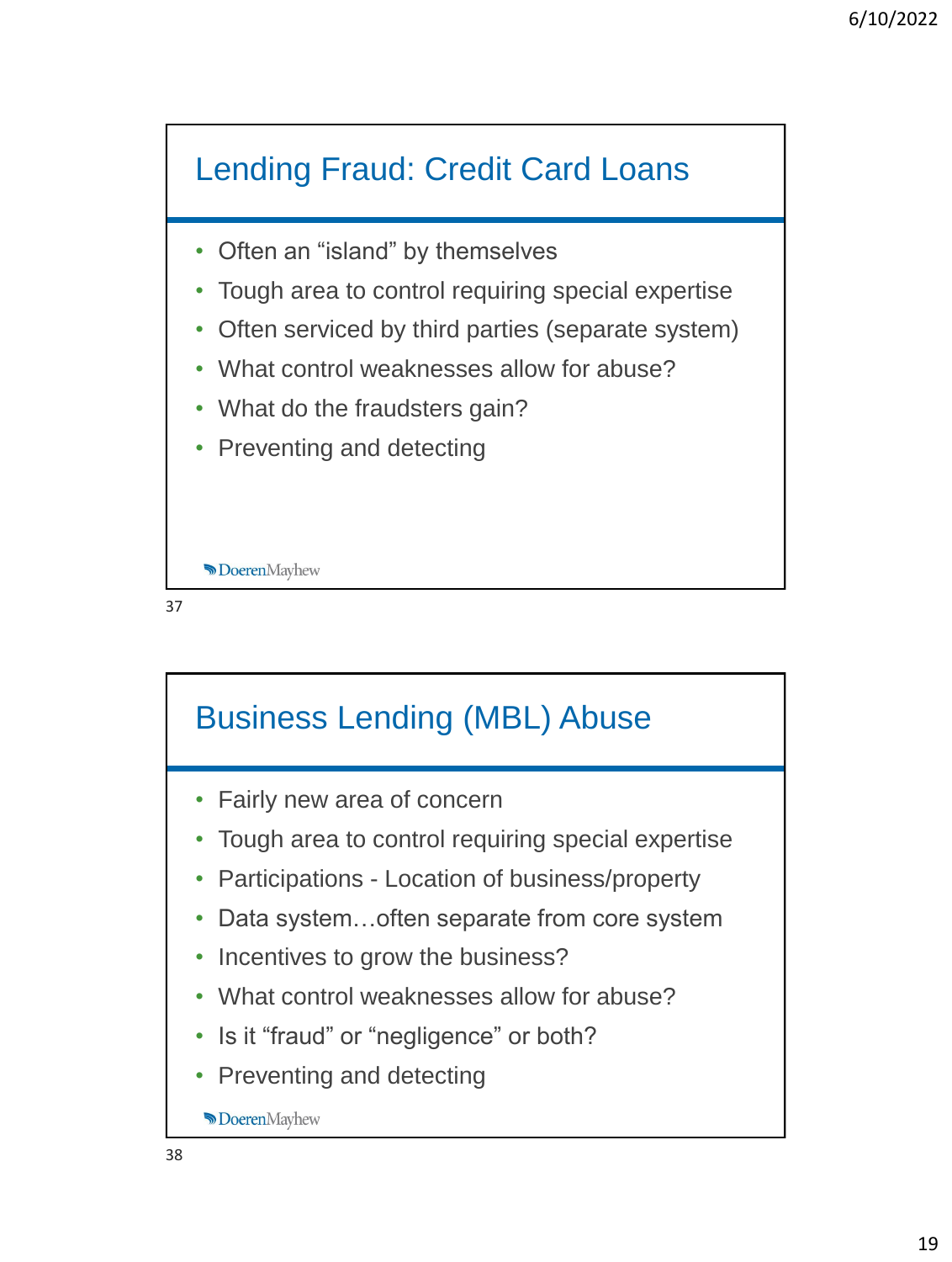

![](_page_19_Figure_2.jpeg)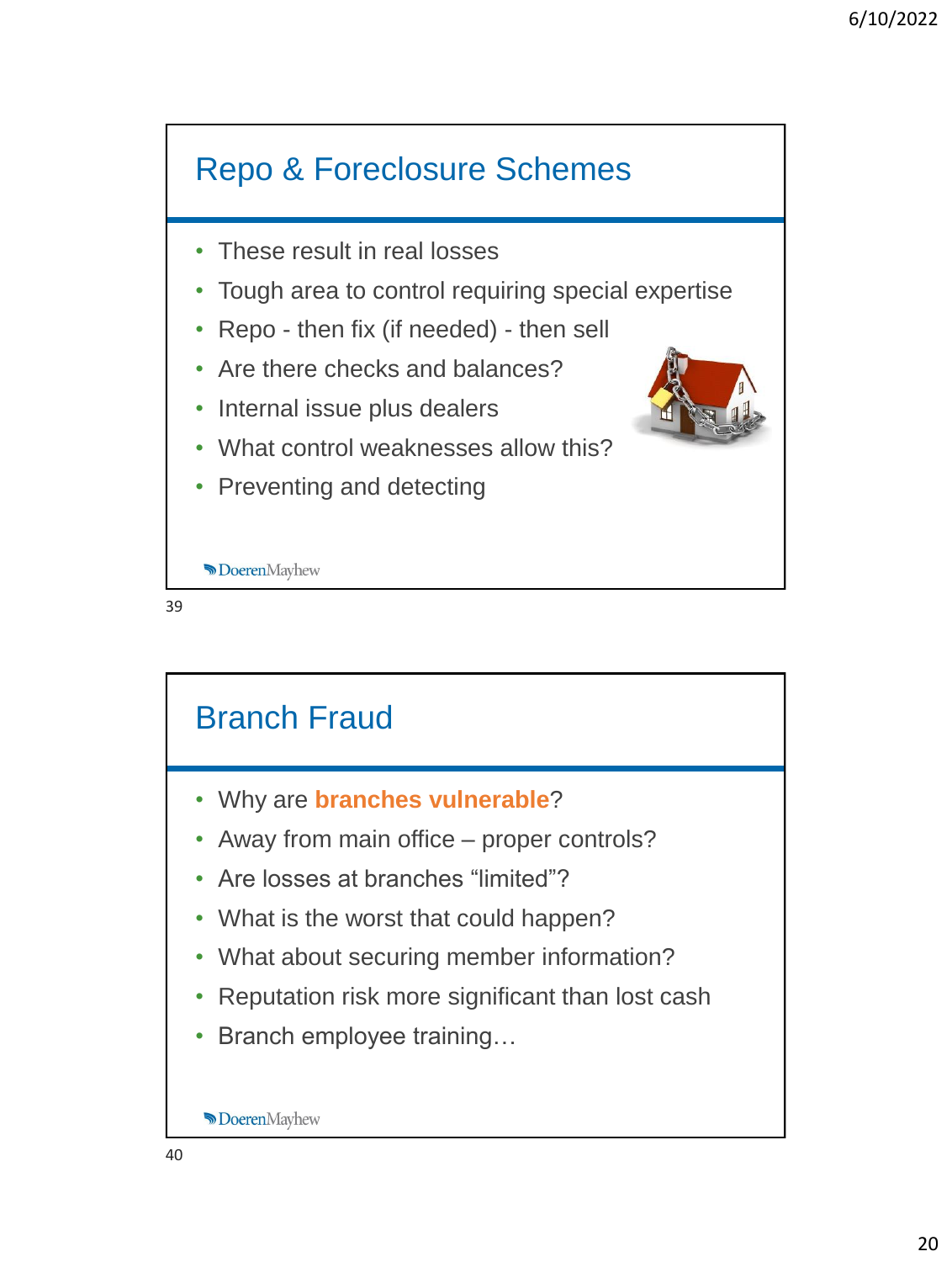![](_page_20_Figure_1.jpeg)

![](_page_20_Figure_2.jpeg)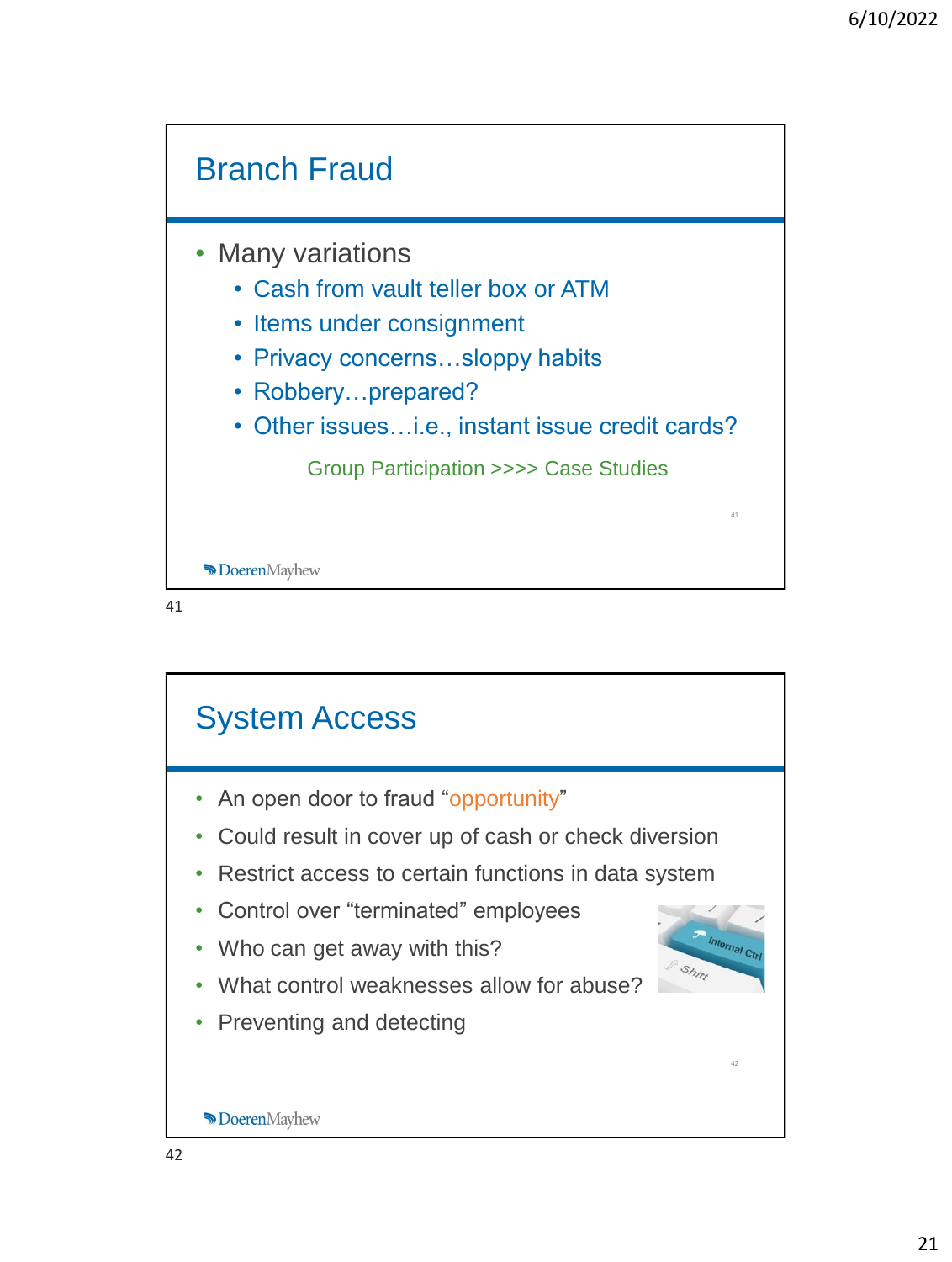# Member Accounts

- Certain member accounts are vulnerable to theft
- Elderly, dormant members not receiving statement
- Member education and information
- Member Data
- Reputation risk immense
- Review of File Maintenance Reports critical
- What control weaknesses allow for abuse?
- Preventing and detecting

**Doeren**Mayhew

![](_page_21_Figure_12.jpeg)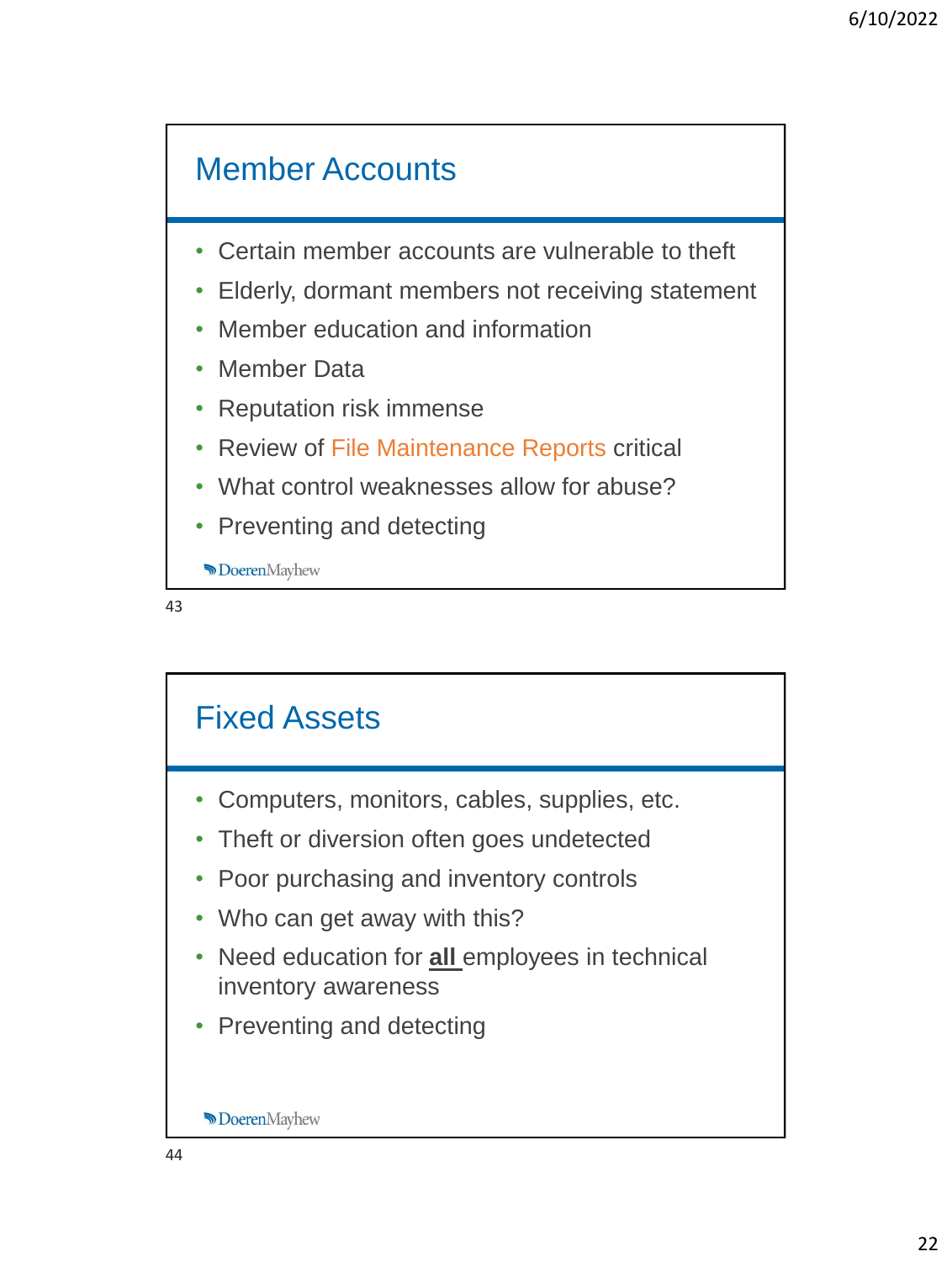| <b>Fraud Investigation</b> |  |
|----------------------------|--|
| <b>DoerenMayhew</b>        |  |
| 45                         |  |

![](_page_22_Figure_2.jpeg)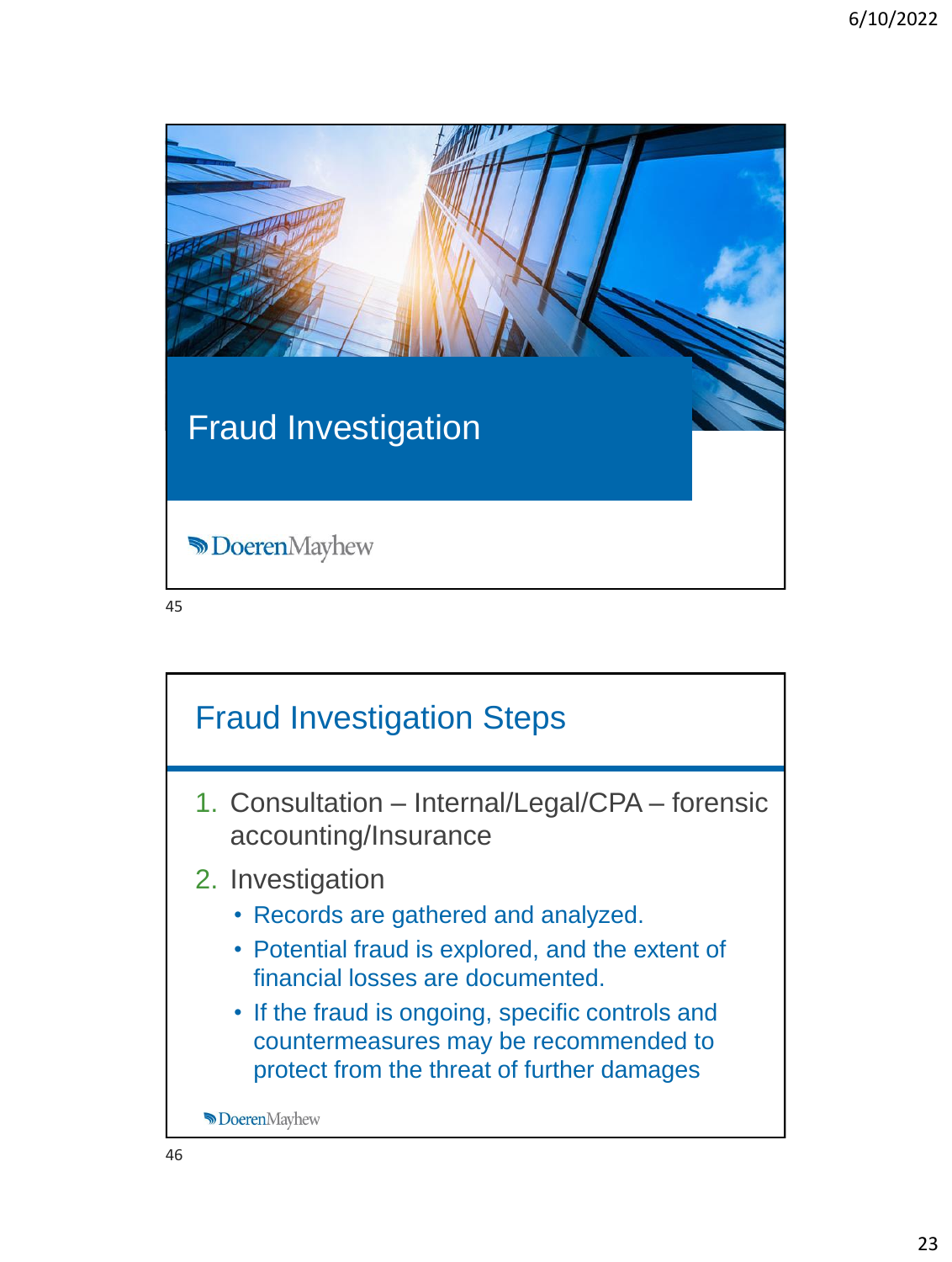![](_page_23_Figure_1.jpeg)

![](_page_23_Picture_2.jpeg)